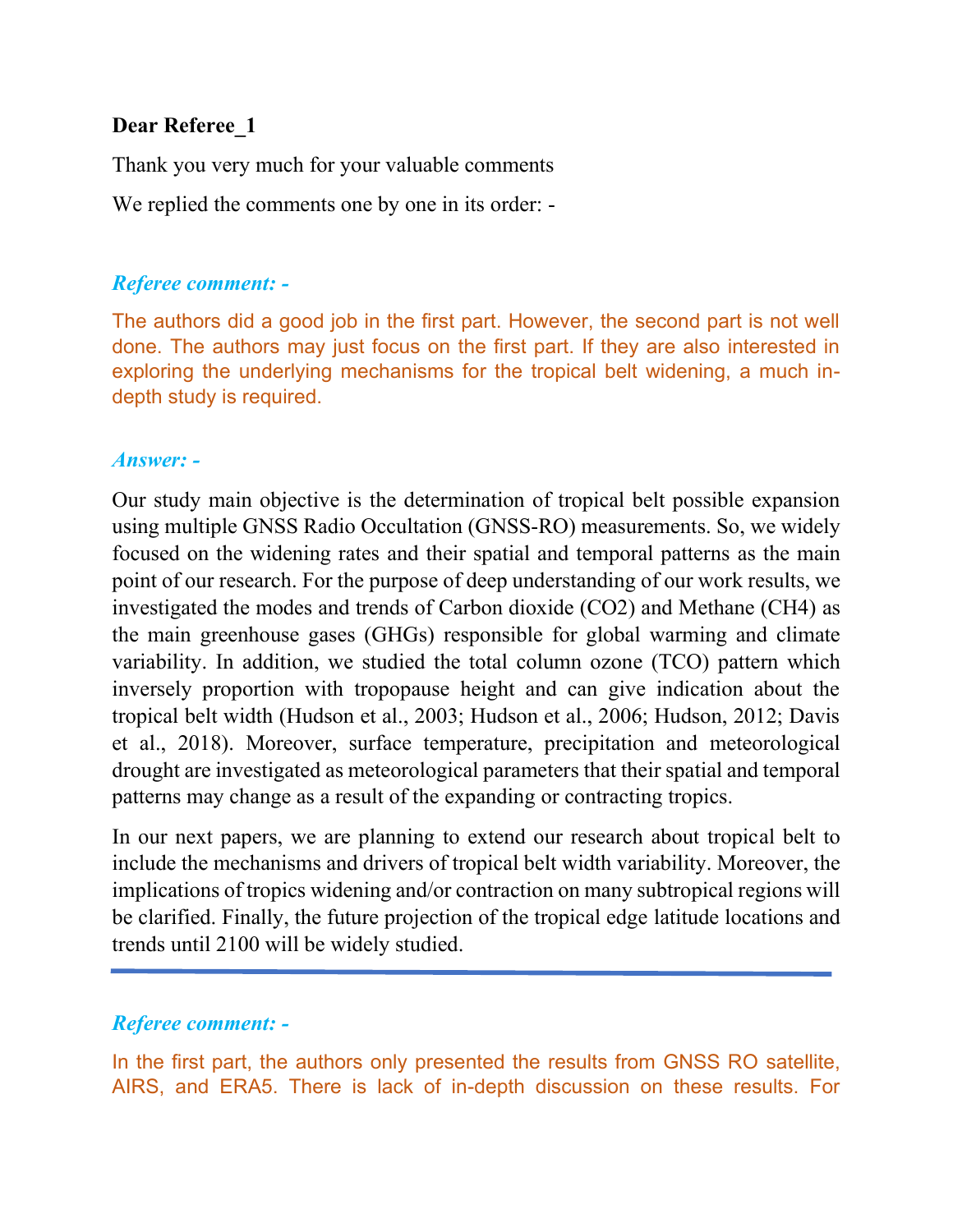example, **(a)** why the results are different, **(b)** which one is more reliable, **(c)** what the advantages and limitations for each dataset is, **(d)** how your results compare with literature...

## *Answer: -*

## **(a)**

In most of previous studies, the reported tropics widening rates range from 0.25° to 3.0° latitude/decade and their statistical significance vary by large amount based on the metrics used to estimate the tropical edge latitude (TEL) as well as the data sets utilized for its derivation. In addition, the used metrics may respond in different ways to the force driving the widening because of their differing physics (Davis and Rosenlof, 2012) *[L48-L52]*. There are several indicators that define the boundaries of the tropical belt. Generally, three main classes of metrics are employed to estimate the tropical belt borders: circulation-based metrics (e.g., based on the Hadley cells and the subtropical jets), temperature-based metrics (e.g., based on tropopause characteristics), and surface climate metrics (e.g., based on precipitation and surface winds) (Waliser et al., 1999). The common metrics used for TEL determination are discussed in details in (Staten et al., 2018; Adam et al., 2018). TELs estimated applying different metrics not all necessarily yield the same location. Their positions vary by much larger amounts and much more rapidly and unpredictably than the astronomically defined tropics (Lee and Kim, 2003) *[L59-L67]*.

## **(b)**

In our analysis the most reliable TEL results are that based on GNSS-RO data because, in this study, the TELs were determined based on two tropopause height metrics and GNSS-RO can provide high accuracy remote sensing observations of the thermal structure of the tropopause and was used to investigate the trend and variability of the tropopause (Son et al., 2011). Among the most outstanding advantages of GNSS-RO are their high accuracy of 0.2–0.5 K in estimating temperature in the UTLS region and vertical resolution of 200 m. These advantages make GNSS-RO especially appropriate to detect the possible tropical belt widening based on the height metrics of the tropopause (Kursinski et al., 1997; Ho et al., 2012). Using tropopause metrics for TEL determination have many advantages because they can be accurately estimated from remotely sensed temperature profiles with sufficient vertical resolution, such as GNSS-RO profiles (Davis and Birner, 2013; Seidel and Randel, 2006) *[L122-L130]*. A number of studies confirmed the feasibility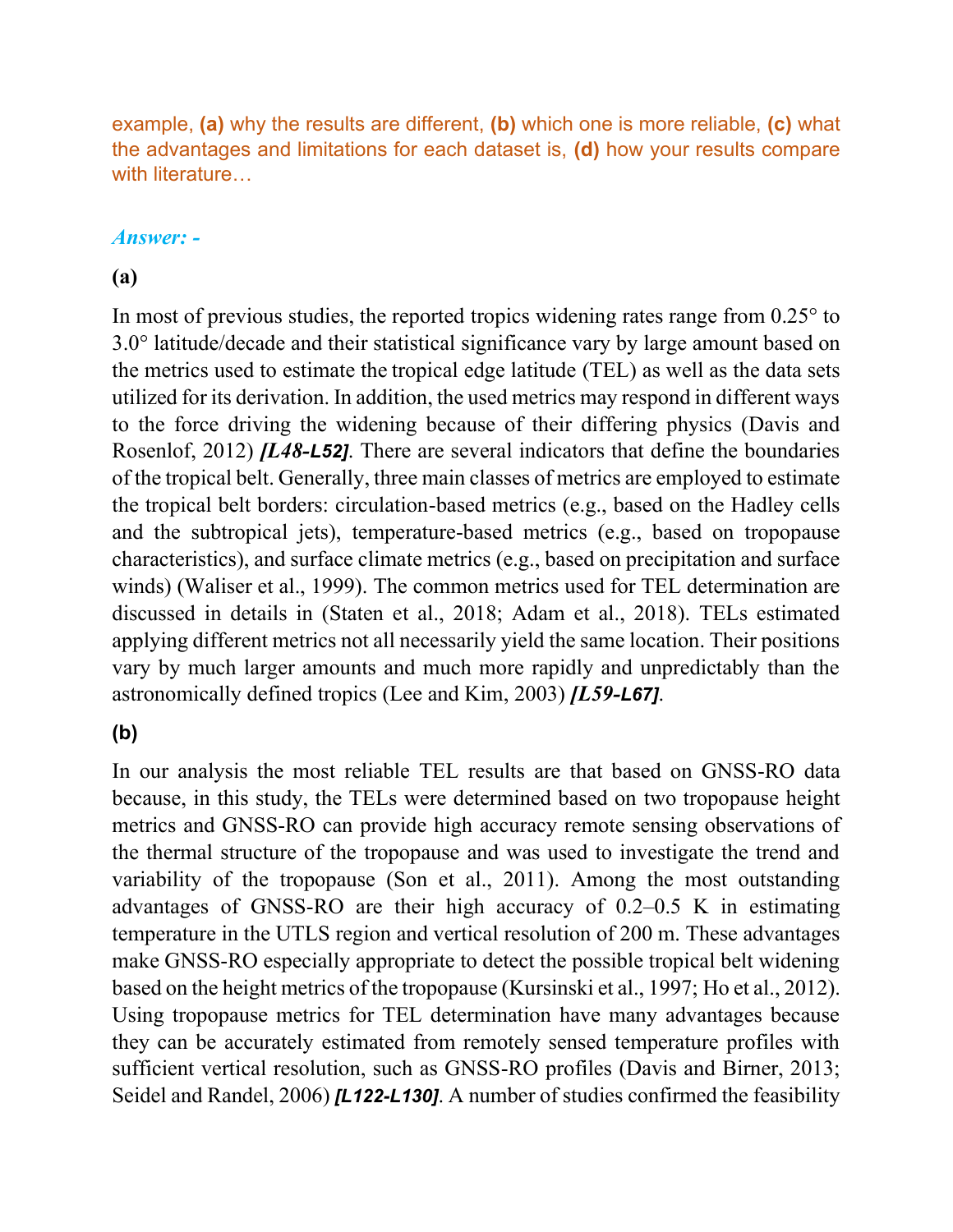and excellent eligibility of GNSS-RO measurements for monitoring the atmosphere and for climate change detection (Foelsche et al., 2009; Steiner et al., 2011) *[L86- L88]*.

## **(c)**

The advantages of the using AIRS and ERA5 data are the good global spatial resolution and being gridded in regular spatial grid over fixed time span. But they suffer from low vertical resolution. Furthermore, reanalyses trends can be biased to reflect changes in both the quality as well as the quantity of the underlying data and the expansion rates computed from different reanalyses were considerably different (Schmidt et al., 2004; Ao and Hajj, 2013). Nowadays, Global navigation satellite systems (GNSS) have provided an exceptional opportunity to retrieve land surface and atmospheric parameters globally (e.g., Jin and Park, 2006; Jin and Zhang, 2016; Wu and Jin, 2014; Jin et al., 2011, 2017), particularly space-borne GNSS Radio Occultation (GNSS-RO) because GNSS-RO has long-term stability and works in all-weather-conditions, which make it a powerful tool for studying climate variability. Since GNSS-RO has uniform global coverage, it covers all locations even at the polar regions and oceans, which are blind zones of other detection systems such as radiosonde (RS) and radar. Moreover, GNSS-RO observations vertically finer resolved than any of the existing satellite temperature measurements available for the upper-troposphere lower-stratosphere (UTLS) thus GNSS-RO is well suited for this challenge. Moreover, it is a key component for a broad range of other studies, including equatorial waves, Kelvin waves, gravity waves, Rossby and mixed Rossby–gravity waves, and thermal tides (Bai et al., 2020; Scherllin-Pirscher et al., 2021) *[L71-L86]*.

## **(d)**

There is no universal definition of the TEL that is applicable across all datasets; each sees the transition zone between tropics and subtropics in a different way. So, the responses of the used metrics show different sensitivities. Regarding to previous studies about the tropical belt widening most of them showed widening rates ranging from 0.25º/decade to 3º/decade. It is not clear to what extent this range reflects inherent differences in differing aspects of the circulation and its drivers, versus the use of different reanalyses, datasets, time periods, and details of tropical edge definitions.

Hudson et al. (2006) analyzed satellite observations of atmospheric ozone concentrations, focusing on the well-known distinction between the tropical regions,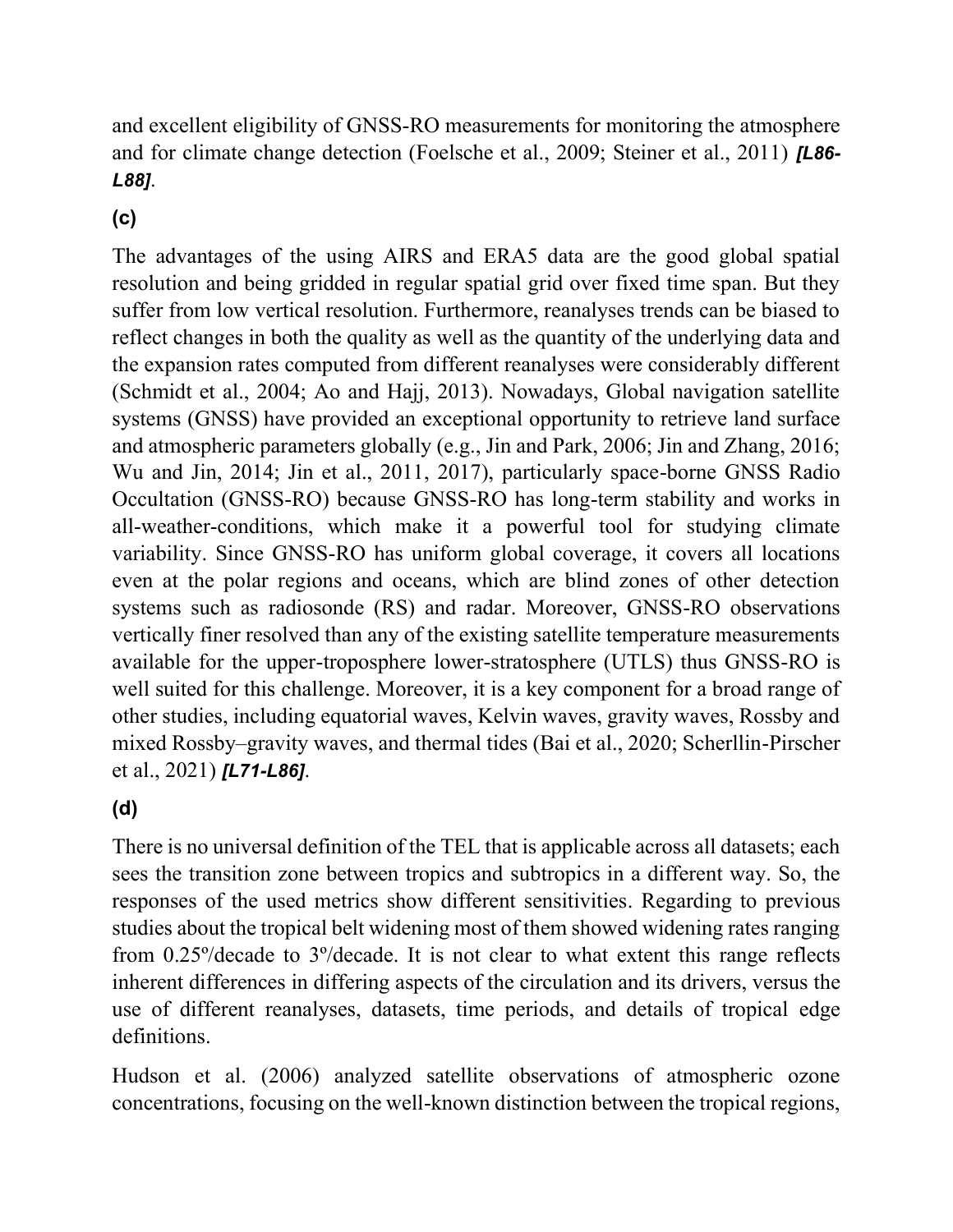where total column ozone concentration is relatively low, and extratropical regions, where it is higher. Their analysis indicates that the area of the northern hemisphere occupied by the tropical region grew during the 25-year period at a rate of 1°/per decade. Using independent set of satellite-based microwave observations of atmospheric temperature, Fu et al. (2006) inferred tropical-belt widening for the period 1979–2005. Noting that stratospheric cooling and tropospheric warming trends are stronger in the 15–45-degree latitude belts of both hemispheres, they estimate a net widening of the tropical belt of about 2° latitude. A third approach, by Seidel and Randel (2007), based on RS and reanalysis data using tropopause height changes in the subtropics to estimate changes in the width of the tropics. they report an expansion of 5 to 8 degrees latitude during 1979–2005. Using two other types of observations, atmospheric reanalysis and satellite observations of outgoing longwave radiation emitted by the Earth, Hu and Fu (2007) also found a widening of the tropical Hadley circulation system, and estimate its magnitude as 2° to 4.5° latitude during period from 1979 to 2005. Ao and Hajj (2013) used GPS RO data over the period 2002 to 2011 and analyzed it to examine the possible expansion of the tropical belt due to climate change. Analysis showed that a statistically significant widening trend 1°/decade was found in the Northern Hemisphere (NH) while in Southern Hemisphere (SH) no statistically significant trends were found.

The different used metrics for determination of tropical belt width and the results of expansion and/or contraction of most of previous work are discussed in details in Davis and Rosenlof (2012); Lucas et al. (2014); Staten et al. (2018) *&* Adam et al. (2018).

## *Referee comment: -*

In the second part, **(a)** the authors presented time series for a variable of interested, and its PC1 time series and spatial distribution. They also calculated correlation coefficients between tropopause height and that variable. However, it is unclear how these analyses related to the tropical belt widening. The discussion is rather superficial. **(b)** It is hard to understand what the authors' points. For example, how precipitation is connected to the tropical belt widening?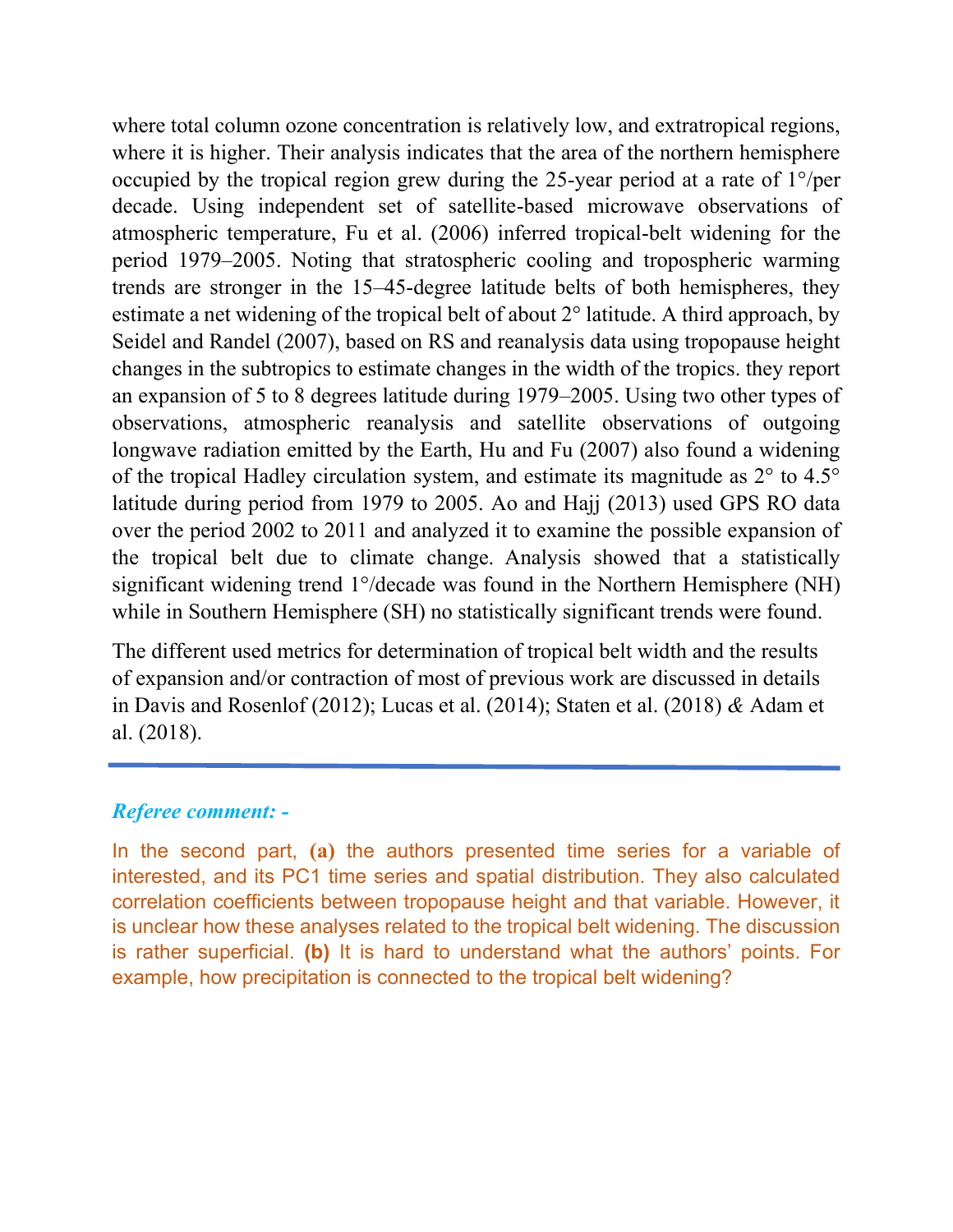## *Answer: -*

## **(a)**

We studied the trends, spatial modes and temporal patterns for many parameters [*Carbon dioxide (CO2), Methane (CH4), total column ozone (TCO), surface temperature, precipitation and meteorological drought*]. In addition, we calculated the correlation coefficient between lapse rate tropopause (LRT) height and these meteorological variables and these analyses have a strong relation with the tropical belt widening as the tropical edge latitudes (TELs) are determined based on two tropopause height metrics.

In our analyses the pattern of Carbon dioxide  $(CO_2)$  and Methane  $(CH_4)$  as the main greenhouse gases (GHGs) responsible for global warming were investigated as proposed drivers for the tropical edge latitudes (TELs) poleward or equatorward shift. Total column ozone (TCO) was utilized to emphasize the tropopause height results and ensure the TELs locations as it can be used as independent metric for TEL calculation. Moreover, surface temperature, precipitation and meteorological drought were used to clarify the implications of the tropical belt width variability along the study period.

## **(b)**

As clear from our paper title, our main interest is the determination of the tropical belt possible expansion using multiple GNSS-RO missions. As we stated before, the precipitation spatial and temporal variability is investigated to examine the impacts of the tropical belt expansion/contraction on the precipitation behavior. is this expansion/contraction associated with a change of the precipitation amount and/or behavior?

Furthermore, the precipitation can be used as an independent metric in signifying the TELs locations. Many studies, rely upon surface-based variables to investigate tropical widening, used the Global Precipitation Climatology Project (GPCP) monthly dataset to examine shifts in the positions and boundaries of the subtropical dry zones (Hu et al., 2010; Zhou et al., 2011; Allen et al., 2012).

## *Referee comment: -*

In section 3.3, the authors stated that LRT temperature shows an increasing trend in both hemisphere during the study period. This is strange for the northern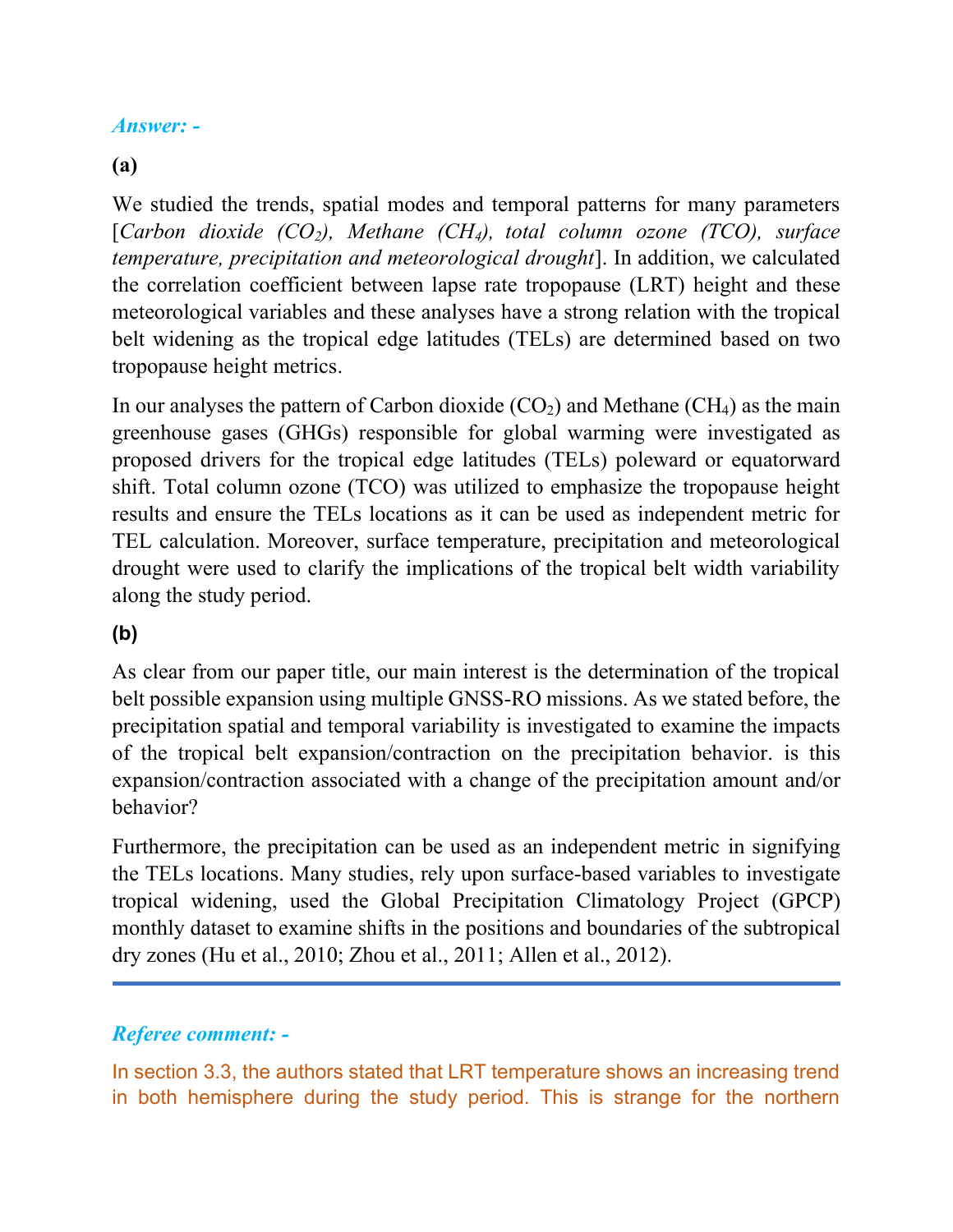hemisphere where tropopause height shows an increasing trend. As known, if tropopause height increases, tropopause temperature generally decreases.

#### *Answer: -*

In section 3.3, for northern hemisphere (NH), both LRT height and temperature have increasing trends along the study period and such results do not contradict with the fact that tropopause height and temperature inversely proportion. The following figures show that there is no conflict in having upward trends for both LRT height and temperature at NH and globally. As clear from the following figures especially that of the whole globe, when the LRT height is high (peak) the LRT temperature is low (trough) and vice versa. The inverse proportion between both can be indicated by the high negative correlation of about -0.78 *[L241-L244]*.

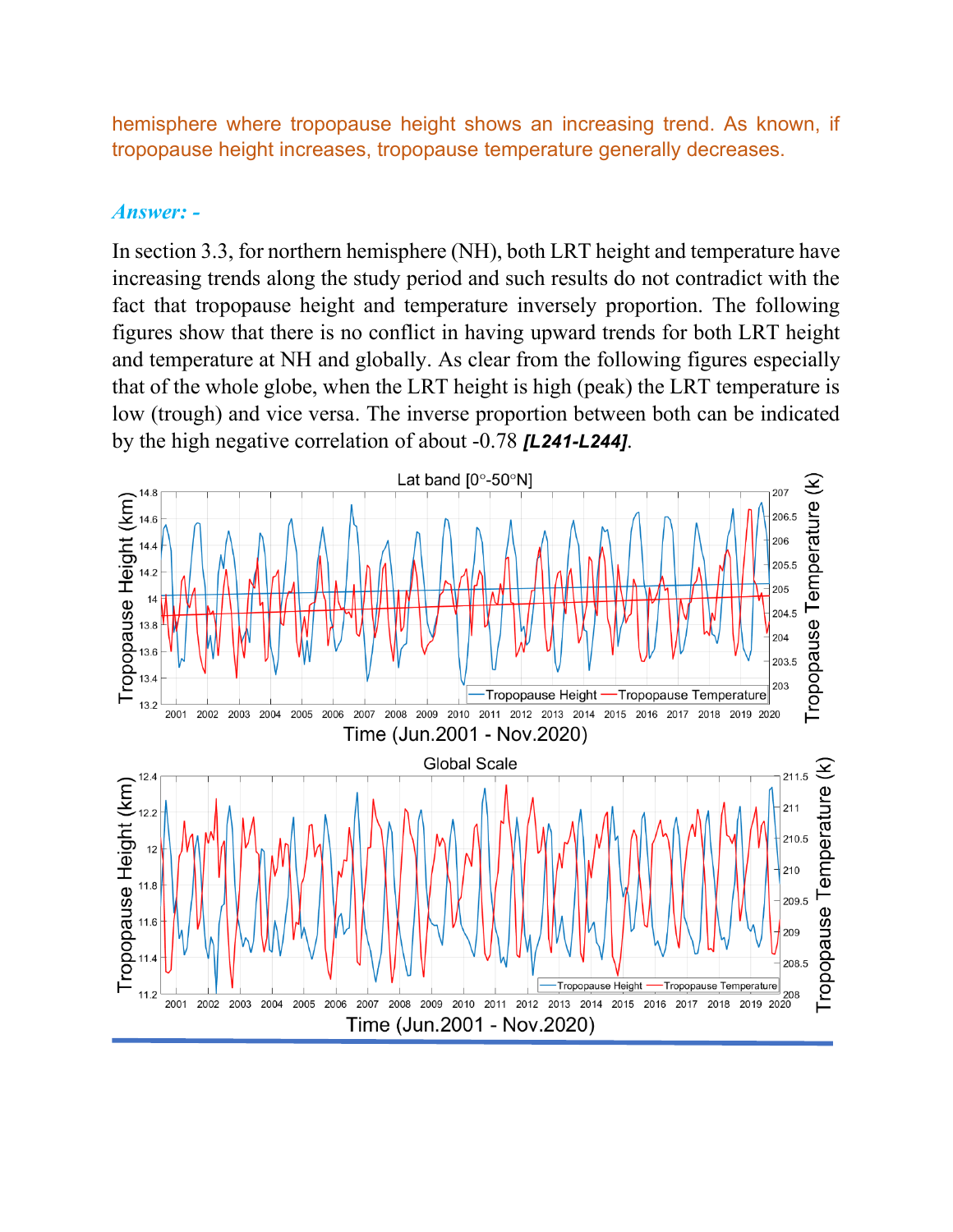## *Referee comment: -*

In section 3.5, the authors stated that the correlation coefficient between the surface temperature and the GNSS RO LRT tropopause height is 0.81. **(a)** Is this high correlation possible? **(b)** How is this value calculated? **(c)** How is this value compared with that in the literature?

## *Answer: -*

## **(a)**

Yes, this high correlation between surface temperature and the GNSS RO LRT height is possible. The results of surface temperature have good accordance with the LRT height results and, as a result, with TEL patterns. Hence, these findings support surface temperature as a proposed driver for tropics expansion (Allen et al., 2012; Adam et al., 2014).

## **(b)**

The correlation coefficient between the surface temperature and the GNSS RO LRT tropopause height is calculated using global monthly average time series of both variables.

## **(c)**

Several studies revealed the relation of the surface temperature with the tropopause height and tropical belt expansion. Thuburn and Craig (1997, 2000) used an atmospheric General Circulation Model (GCM) to examine different theories regarding the key factors determining tropopause height. They found the simulated tropopause height to be sensitive to surface temperature. Gao et al. (2015) signified that the correlation coefficient between global tropopause height anomalies and the Niño 3.4 sea surface temperature index is 0.53, with a maximum correlation coefficient of 0.8 at a lag of three months. Fomichev et al. (2007) also found that an increase in sea surface temperature resulted in a tropopause height increase in a coupled chemistry climate model simulation. Hu and Fu (2006) suggested that an increase in sea surface temperatures in the tropics could result in an increase in the tropopause height and a wider Hadley Circulation (tropics width). In addition, our results support surface temperature as a proposed driver for tropics expansion (Allen et al., 2012; Adam et al., 2014).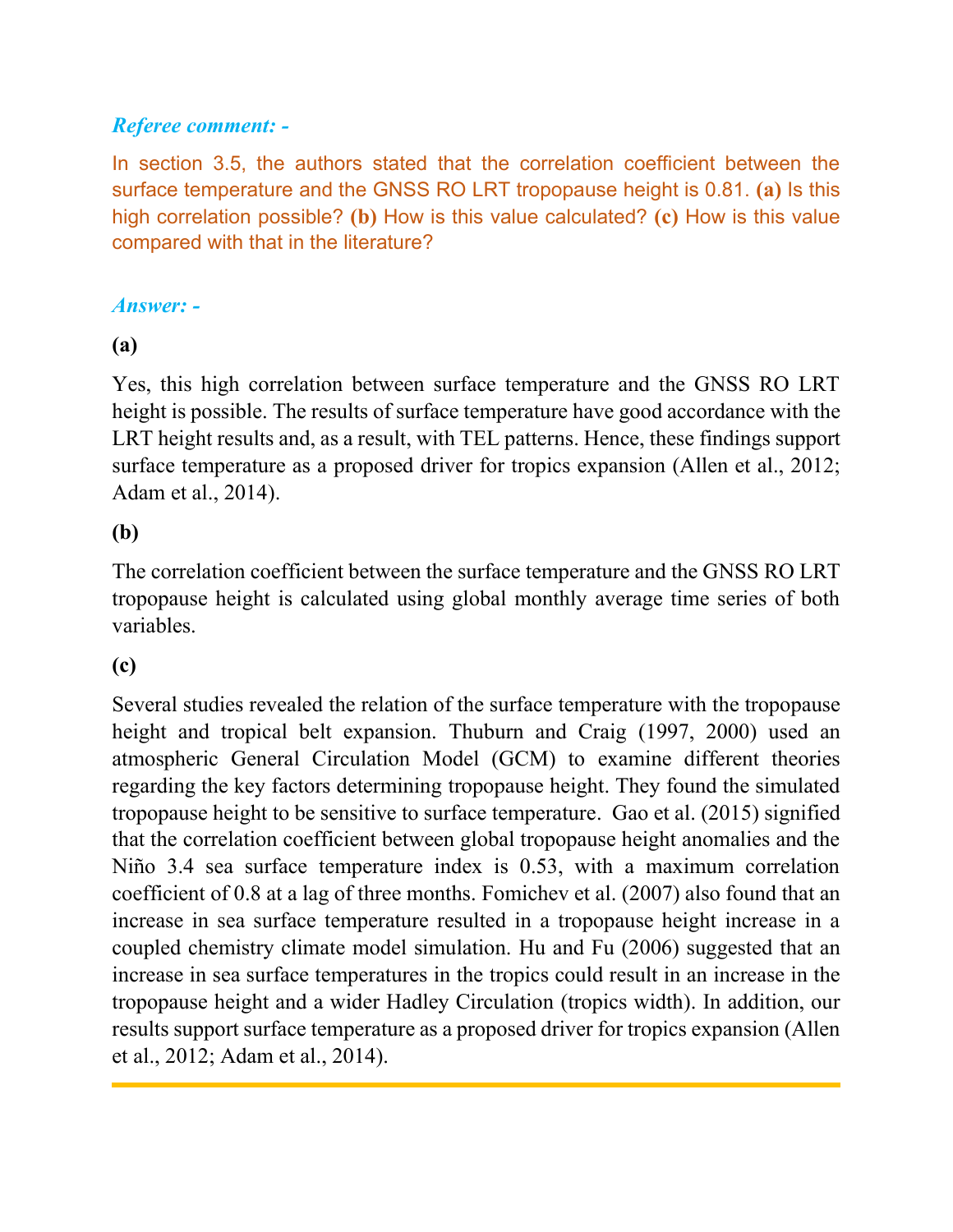# **Specific**

L33, replace "pole ward" to "poleward", the same as for the remaining manuscript.

>>Done

L37-38, please add a statement on what this means to TEL.

>>Done

L50, TEL first appears in the text.

## >>Done

L64, it should be in Staten et al. (2018) and Adm et al. (2018). The same format applies for the remaining text.

>>Done

L70, RS first appears in the text

>>Done

L90, LEO first appears here and is defined in L97

>>Done

L98 and L113, remove ", and ", respectively.

>>Done

L218-219, what is this function? Is it an area weighted average?

>> The zonal average LRT height was spline interpolated as a function of latitude.

L275, "figure 4" should be "Figure 4". The same applies for the text throughout. For example, in L318, it should be Figure 6 and Table 2

## >>Done

L321, "On the other side"? this is used a few times, it may not be a correct expression.

## >>Done

L322, "capture" is not a suitable word to use here.

## >>Done

L408, "Precipitation" should be "precipitation", the same for L410

>>Done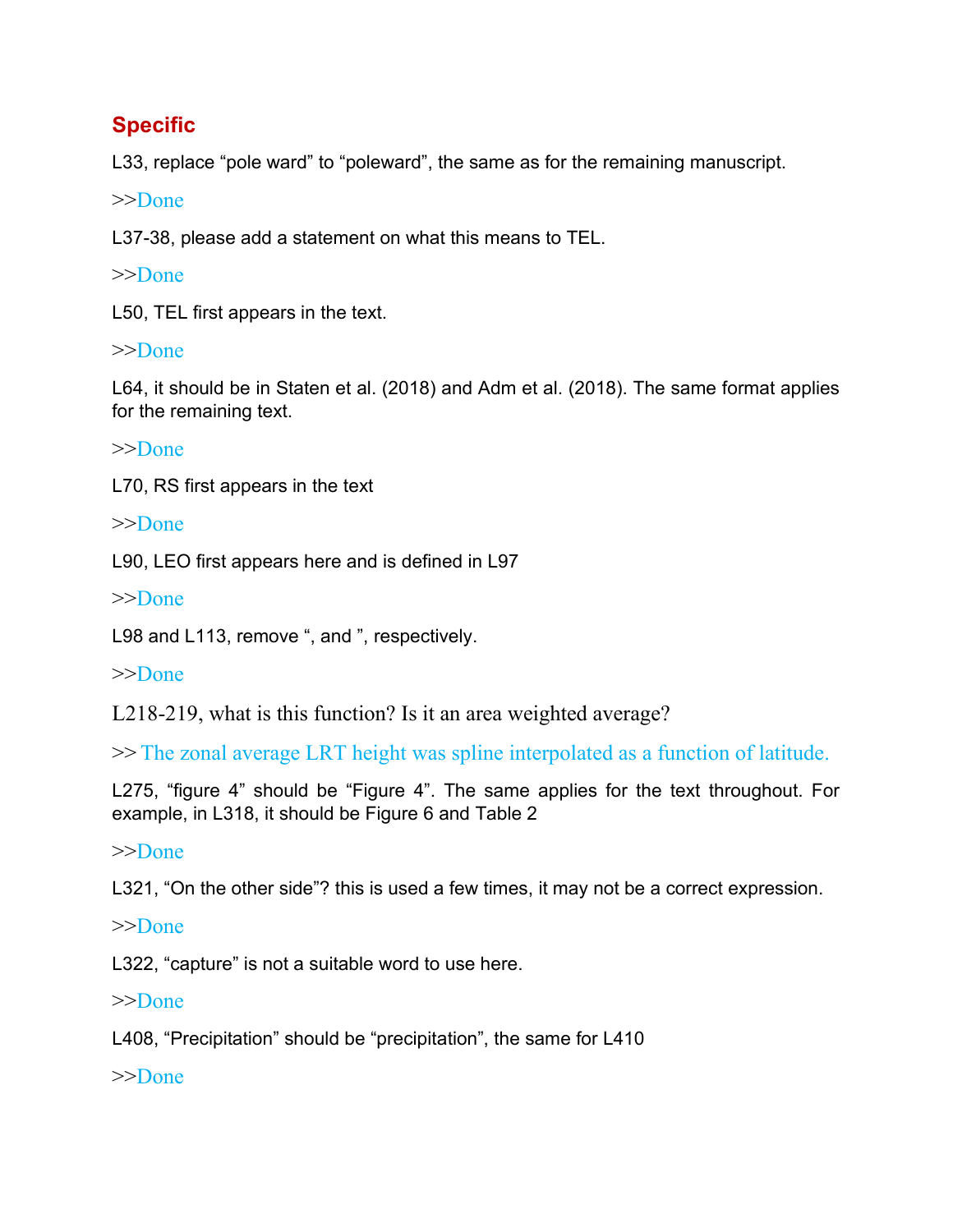L473, L476, L478, "For the subjective method", "for the AIRS data,", "In case of objective method", … These are not good expressions. The authors may use different expressions; for example, "based on the subjective method" is better.

#### >>Done

Fig. 7, use different letters for the subplots. Two figures (c) are too small.

>>The subplots are arranged in two columns; the left is LRT height and the right is LRT temperature. Done.

#### *References*

Adam, O., Grise, K. M., Staten, P., Simpson, I. R., Davis, S. M., Davis, N. A., Waugh, D. W., Birner, T., and Ming, A.: The TropD software package (v1): standardized methods for calculating tropical-width diagnostics. Geoscientific Model Development, 11(10), 4339–4357. [https://doi.org/10.5194/gmd-11-4339-2018,](https://doi.org/10.5194/gmd-11-4339-2018) 2018.

Adam, O., Schneider, T., and Harnik, N.: Role of Changes in Mean Temperatures versus Temperature Gradients in the Recent Widening of the Hadley Circulation. Journal of Climate, 27(19), 7450–7461. https://doi.org/10.1, 2014.

Allen, R. J., Sherwood, S. C., Norris, J. R., and Zender, C. S.: Recent Northern Hemisphere tropical expansion primarily driven by black carbon and tropospheric ozone. Nature, 485(7398), 350–354. [https://doi.org/10.1038/nature11097,](https://doi.org/10.1038/nature11097) 2012.

Ao, C. O., and Hajj, J. A.: Monitoring the width of the tropical belt with GPS radio occultation measurements, Geophys. Res. Lett., 40, 6236–6241, doi: 10.1002/2013GL058203, 2013.

Bai, W., Deng, N., Sun, Y., Du, Q., Xia, J., Wang, X., Meng, X., Zhao, D., Liu, C., Tan, G., Liu, Z., and Liu, X.: Applications of GNSS-RO to Numerical Weather Prediction and Tropical Cyclone Forecast. Atmosphere, 11(11), 1204. [https://doi.org/10.3390/atmos11111204,](https://doi.org/10.3390/atmos11111204) 2020.

Davis, N. A., and Birner, T.: Seasonal to multidecadal variability of the width of the tropical belt. Journal of Geophysical Research: Atmospheres, 118(14), 7773–7787. [https://doi.org/10.1002/ jgrd.50610,](https://doi.org/10.1002/%20jgrd.50610) 2013.

Davis, S. M., and Rosenlof, K. H.: A Multidiagnostic Intercomparison of Tropical-Width Time Series Using Reanalyses and Satellite Observations. Journal of Climate, 25(4), 1061–1078. [https://doi.org/10.1175/jcli-d-11-](https://doi.org/10.1175/jcli-d-11-00127.1) [00127.1,](https://doi.org/10.1175/jcli-d-11-00127.1) 2012.

Davis, S. M., Hassler, B., and Rosenlof, K. H.: Revisiting ozone measurements as an indicator of tropical width. Progress in Earth and Planetary Science, 5(1). [https://doi.org/10.1186/s40645-018-0214-5,](https://doi.org/10.1186/s40645-018-0214-5) 2018.

Foelsche, U., Pirscher, B., Borsche, M., Kirchengast, G., and Wickert, J.: Assessing the Climate Monitoring Utility of Radio Occultation Data: From CHAMP to FORMOSAT-3/COSMIC. Terrestrial, Atmospheric and Oceanic Sciences, 20(1), 155[. https://doi.org/10.3319/tao.2008.01.14.01\(f3c\),](https://doi.org/10.3319/tao.2008.01.14.01(f3c)) 2009.

Fomichev, V. I., A. I. Johnson, J. de Grandpre´, S. R. Beagley, C. McLandress, K. Semeniuk, and T. G. Shepherd.: Response of the middle atmosphere to CO2 doubling: Results from the Canadian middle atmosphere model, J. Clim., 20, 1121– 1144, 2007.

Fu, Q., Johanson, C. M., Wallace, J. M., and Reichler, T.: Enhanced mid-latitude tropospheric warming in satellite measurements. Science 312, 1179, 2006.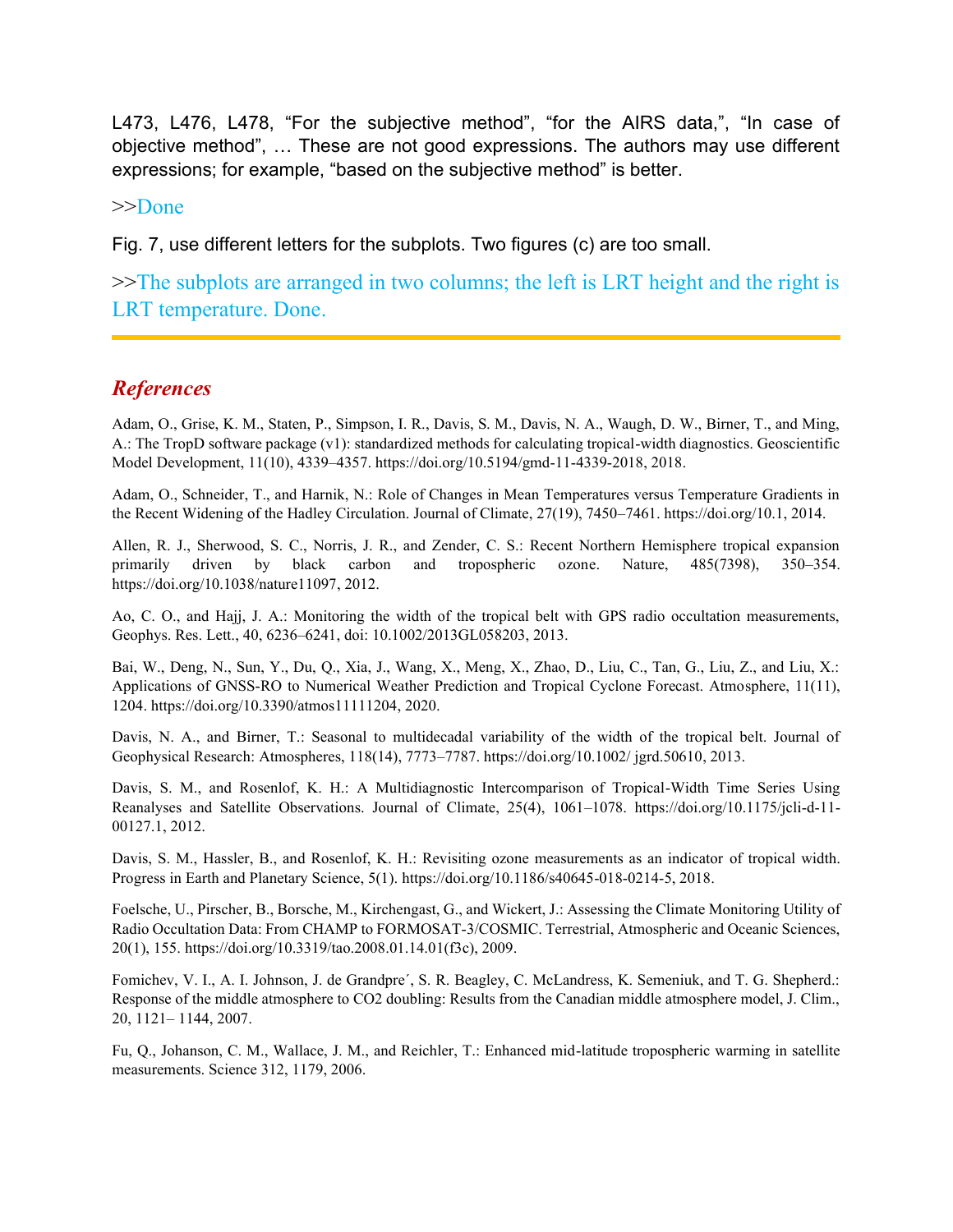Gao, P., Xu, X., and Zhang, X.: Characteristics of the Trends in the Global Tropopause Estimated From COSMIC Radio Occultation Data. IEEE Transactions on Geoscience and Remote Sensing, 53(12), 6813–6822. [https://doi.org/10.1109/tgrs.2015.2449338,](https://doi.org/10.1109/tgrs.2015.2449338) 2015.

Ho, S. P., Hunt, D., Steiner, A. K., Mannucci, A. J., Kirchengast, G., Gleisner, H., Heise, S., von Engeln, A., Marquardt, C., Sokolovskiy, S., Schreiner, W., Scherllin-Pirscher, B., Ao, C., Wickert, J., Syndergaard, S., Lauritsen, K. B., Leroy, S., Kursinski, E. R., Kuo, Y. H., Gorbunov, M.: Reproducibility of GPS radio occultation data for climate monitoring: Profile-to-profile inter-comparison of CHAMP climate records 2002 to 2008 from six data centers. Journal of Geophysical Research: Atmospheres, 117(D18), n/a. [https://doi.org/10.1029/2012jd017665,](https://doi.org/10.1029/2012jd017665) 2012.

Hu, Y., and Fu, Q.: Observed poleward expansion of the Hadley circulation since 1979. Atmospheric Chemistry and Physics, 7(19), 5229–5236. https://doi.org/10.5194/acp-7-5229-2007, 2007.

Hu, Y., Zhou, C., and Liu, J.: Observational evidence for poleward expansion of the Hadley circulation. Advances in Atmospheric Sciences, 28(1), 33–44. [https://doi.org/10.1007/s00376-010-0032-1,](https://doi.org/10.1007/s00376-010-0032-1) 2010.

Hudson, R. D., Andrade, M. F., Follette, M. B., and Frolov, A. D.: The total ozone field separated into meteorological regimes – Part II: Northern Hemisphere mid-latitude total ozone trends. Atmospheric Chemistry and Physics, 6(12), 5183–5191. [https://doi.org/10.5194/acp-6-5183-2006,](https://doi.org/10.5194/acp-6-5183-2006) 2006.

Hudson, R. D., Frolov, A. D., Andrade, M. F., and Follette, M. B.: The Total Ozone Field Separated into Meteorological Regimes. Part I: Defining the Regimes. Journal of the Atmospheric Sciences, 60(14), 1669–1677, 2003.

Hudson, R. D.: Measurements of the movement of the jet streams at mid-latitudes, in the Northern and Southern Hemispheres, 1979 to 2010. Atmospheric Chemistry and Physics, 12(16), 7797–7808. [https://doi.org/10.5194/acp-](https://doi.org/10.5194/acp-12-7797-2012)[12-7797-2012,](https://doi.org/10.5194/acp-12-7797-2012) 2012.

Jin, S.G., and Park, P.: Strain accumulation in South Korea inferred from GPS measurements, Earth Planets Space, 58(5), 529-534, doi: 10.1186/BF03351950, 2006.

Jin, S.G., and Zhang, T.: Terrestrial water storage anomalies associated with drought in Southwestern USA derived from GPS observations. Surv. Geophys., 37(6), 1139-1156, doi: 10.1007/s10712-016-9385-z, 2016.

Jin, S.G., Han, L., and Cho, J.: Lower atmospheric anomalies following the 2008 Wenchuan Earthquake observed by GPS measurements. J. Atmos. Sol.-Terr. Phys., 73(7-8), 810-814, doi: 10.1016/j.jastp.2011.01.023, 2011.

Jin, S.G., Jin,R., and Kutoglu, H.: Positive and negative ionospheric responses to the March 2015 geomagnetic storm from BDS observations. J. Geodesy, 91(6), 613-626, doi: 10.1007/s00190-016-0988-4, 2017.

Kursinski, E. R., Hajj, A. G., Hardy, R. K., Schofield, T. J., and Linfield, R.: Observing the Earth's atmosphere with radio occultation measurements using the Global Positioning System, J. Geophys. Res., 102, 23,429–23,465, doi: 10.1029/97JD01569, 1997.

Lee, S., and Kim, H.: The Dynamical Relationship between Subtropical and Eddy-Driven Jets. Journal of the Atmospheric Sciences, 60, 1490-1503, 2003.

Lucas, C., Timbal, B., and Nguyen, H.: The expanding tropics: a critical assessment of the observational and modeling studies. WIREs Climate Change, 5(1), 89–112. [https://doi.org/10.1002/wcc.251,](https://doi.org/10.1002/wcc.251) 2013.

Scherllin-Pirscher, B., Steiner, A. K., Anthes, R. A., Alexander, M. J., Alexander, S. P., Biondi, R., Birner, T., Kim, J., Randel, W. J., Son, S. W., Tsuda, T., and Zeng, Z.: Tropical Temperature Variability in the UTLS: New Insights from GPS Radio Occultation Observations. Journal of Climate, 34(8), 2813–2838. [https://doi.org/10.1175/jcli-d-20-](https://doi.org/10.1175/jcli-d-20-0385.1) [0385.1,](https://doi.org/10.1175/jcli-d-20-0385.1) 2021.